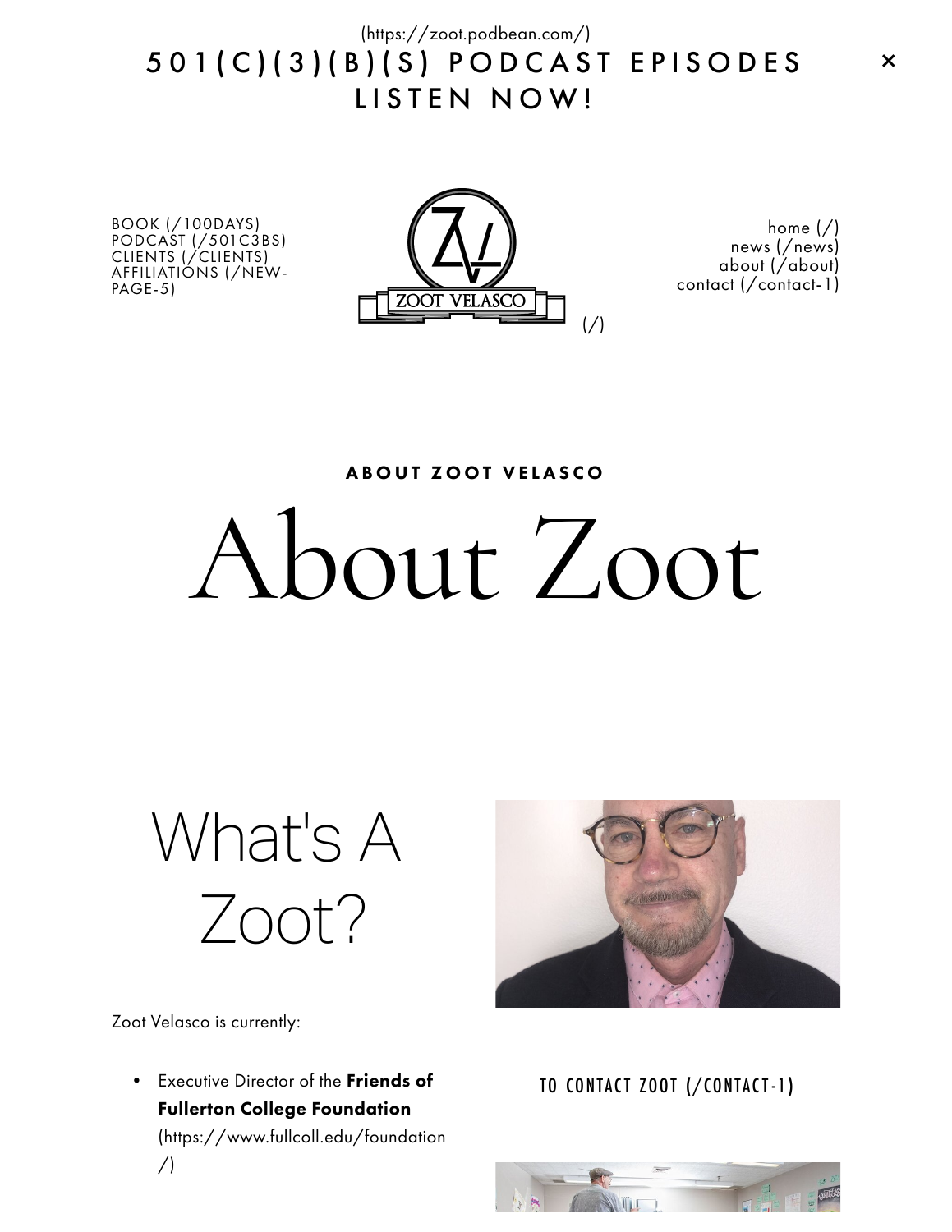- **Director of the Gianneschi Center** (https://business.fullerton.edu/engag [ement/GianneschiNonprofitResearch/](https://business.fullerton.edu/engagement/GianneschiNonprofitResearch/) ) for Nonprofit Research at California State University Fullerton's College of Business & Economics
- Professor of Business & Marketing at California State University Fullerton
- Professor of Nonprofit Management & Leadership at California Polytechnic Institute Pomona
- Host of the nationally-ranked 501(c)3(b)(s) podcast [\(http://zoot.podbean.com/\)](http://zoot.podbean.com/)
- Author of three books:

○ small to LARGE: Growing Social Impact Organizations [\(https://he.kendallhunt.com/pr](https://he.kendallhunt.com/product/small-large-growing-social-impact-organizations-recession) oduct/small-large-growingsocial-impact-organizationsrecession) (Kendall Hunt Publishing 2021)

○ The First Hundred Days: Leading Small non-Profits Out of The Wilderness

(https://www.amazon.com/Firs t-100-Days-Non-Profits-Wilderness/dp/1481004697/r ef=sr $1$ ]? [ie=UTF8&keywords=zoot%20vel](https://www.amazon.com/First-100-Days-Non-Profits-Wilderness/dp/1481004697/ref=sr_1_1?ie=UTF8&keywords=zoot%20velasco&qid=1359157163&s=books&sr=1-1) asco&qid=1359157163&s=book s&sr=1-1) (Amazon Press 2013)

○ And The History of the Muckenthaler Cultural **Center** 

(https://www.arcadiapublishing [.com/9780738575513/Mucken](https://www.arcadiapublishing.com/9780738575513/Muckenthaler-Cultural-Center) thaler-Cultural-Center) (Arcadia Press 2011)

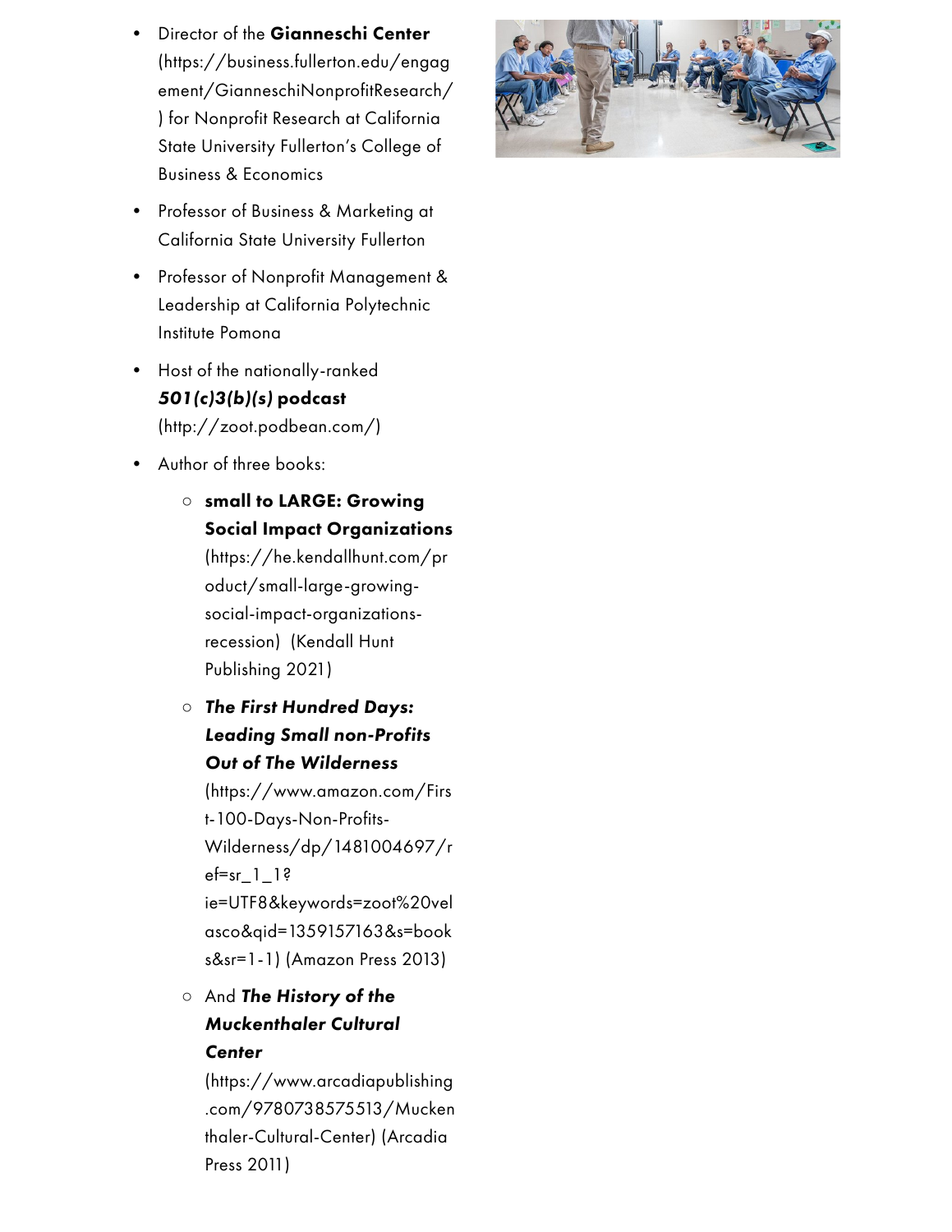• As well as a registered historical scholar with the California Humanities Council, researcher, published poet and playwright, story slam champion, TEDx conference producer, Screen Actor's Guild member, amateur chef, keynote speaker, event producer, emcee, auctioneer, swing dancer, breakdancer, rapper, kayaker, lawn bowler, and Rotary Club President.

Zoot holds a BA in dance from St. Mary's College of California, an MBA in nonprofit management from Hope International University, and professional designations in arts education, fundraising, leadership, management, and conflict resolution.

Zoot was severely burned as an infant, losing the muscles in his right foot, yet went on to a 12-year career as a professional dancer, actor, and international touring artist working with Prince, Michael Jackson, Arsenio Hall, and James Cameron among others. His community work included 30 years of award-winning work in prisons, on the 1992 LA Riot Recovery Program, and in Red Cross shelters after the 1994 Northridge earthquake.

For 23 years, Zoot led cultural programs in prisons and cultural centers. He built four art centers for the City of LA, a Boys & Girls Club, and a Theatre for the City of Long Beach. He has raised more than \$32 million for various organizations. During the recession, he led the Muckenthaler Cultural Center in Fullerton to unprecedented growth, more than tripling programs, budget, patrons, and the endowment while winning